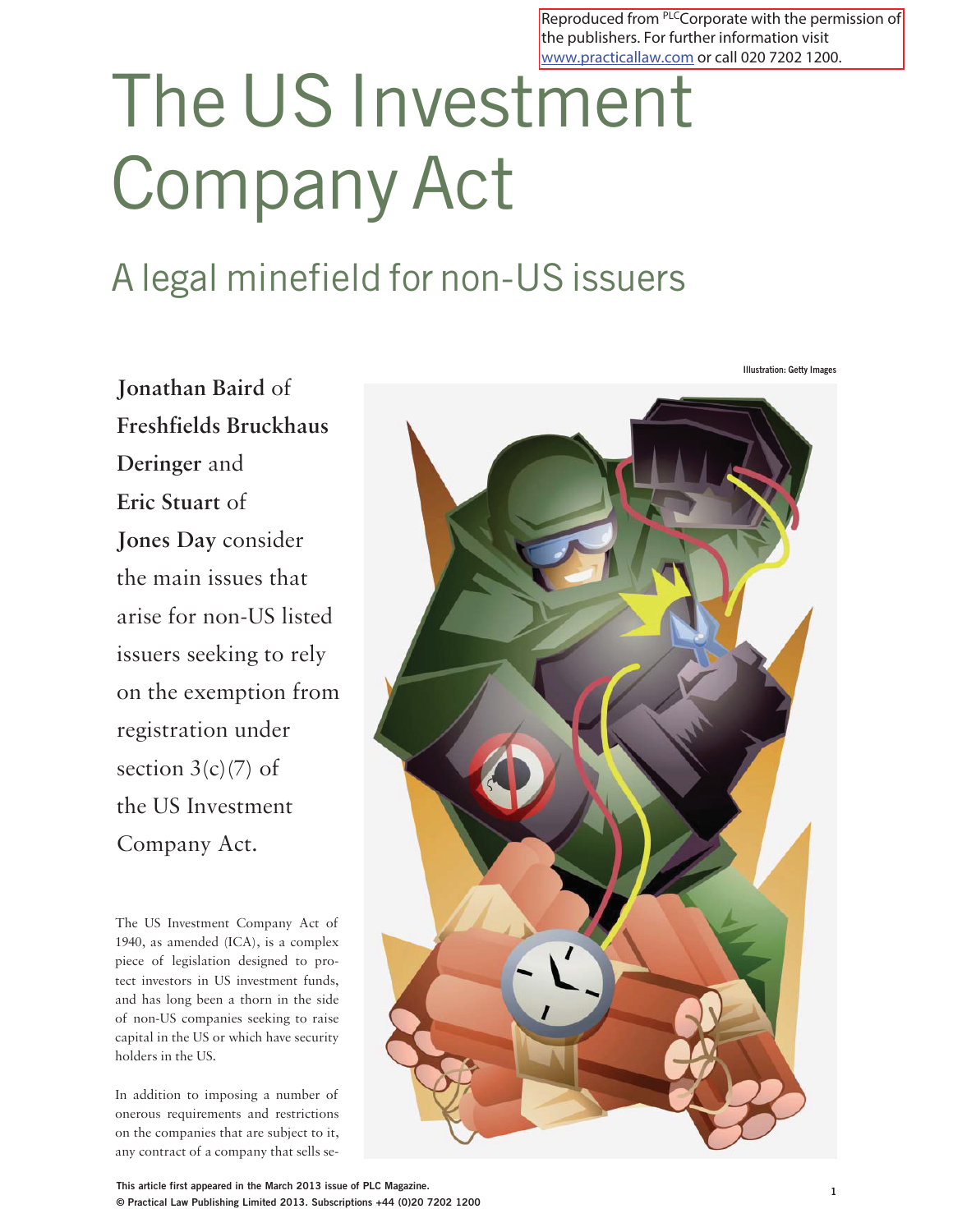curities in violation of the ICA is void and unenforceable under US law. This is not just a problem for classic investment funds: the extremely broad and complicated definition of investment company in the ICA means that even companies which are not structured or operated as funds (that is, inadvertent investment companies) must also be aware of its implications (*see box "Inadvertent investment companies"*).

As registration under, and compliance with, the ICA is not practical or advisable for non-US issuers, they must seek to qualify for an exemption from registration (*see box "Commonly used exemptions for non-US issuers"*). The exemption most commonly used by non-US listed issuers, contained in section  $3(c)(7)$  of the ICA (section  $3(c)(7)$ ), has recently been the subject of considerable discussion. Efforts made to establish a recognised market standard approach to section  $3(c)(7)$  have proved challenging because effective reliance on section  $3(c)(7)$  is highly dependent on the surrounding facts and circumstances.

Adding to the complexity, the section 3(c)(7) exemption is no longer in itself an end for non-US issuers. While registration under the ICA may have been avoided, recent US regulatory reforms after the enactment of the Dodd-Frank Wall Street Reform and Consumer Protection Act 2010 (Dodd-Frank) have led to a number of new consequences for issuers that rely on section  $3(c)(7)$ . Some of these may prove particularly problematic for non-US issuers, especially those that are publicly traded.

This article focuses on the main issues that arise for non-US listed issuers seeking to rely on the section  $3(c)(7)$ exemption, including:

- The development of market practice and recommended procedures for ICA compliance.
- The effect of Dodd-Frank, including the US Investment Advisers Act of 1940 (IAA), the US Commodities Exchange Act (CEA) and the prohi-

## **Inadvertent investment companies**

The definition of investment company in the US Investment Company Act of 1940 (ICA) is so complex that it is beyond the scope of this article. However, besides including companies that hold themselves out as engaging primarily in the business of investing or trading in securities, the definition captures companies (commonly referred to as inadvertent investment companies) that have more than 40% of their assets (excluding certain cash items and US government securities) in the form of "investment securities".

The ICA's definition of investment securities is very broad and includes virtually all instruments that could be thought of as a security, as well as some that might not, such as certain notice accounts. Securities issued by certain majority-owned subsidiaries are, however, excluded from the definition.

Companies involved in finance and asset management are at particular risk of being inadvertent investment companies, but the issue also often crops up for:

- Development stage companies that raise capital pending investment in expanding operations.
- Holding companies with minority stakes in other entities.
- Companies with complicated financing or treasury operations.

Other area where ICA problems tend to appear include the real estate, oil and gas, metals and mining, biotechnology, and technology sectors.

bition on bank proprietary trading and hedge and private equity fund ownership under Dodd-Frank's "Volcker Rule".

- Complications resulting from the relaxation of private offering publicity restrictions under the US Jumpstart Our Business Start-ups Act of 2012 (JOBS Act).
- Practical steps and considerations.

#### **MARKET PRACTICE**

Traditionally, the two exemptions to registration under the ICA most readily available to non-US issuers are found in section  $3(c)(7)$  and section  $3(c)(1)$  of the ICA (the private fund exemptions).

Unlike other ICA exemptions, most of which require an issuer to satisfy substantive criteria regarding its activities or assets, the private fund exemptions focus on the number and nature of an issuer's US security holders. Accordingly, they have generally been the most

attractive options for non-US issuers, including for inadvertent investment companies relying on the exemptions on a prudential basis in cases where the risk of falling foul of the ICA is fairly remote.

#### **Application of exemptions**

In order to qualify for the section  $3(c)(1)$ exemption, a non-US issuer must have fewer than 100 US residents as its security holders (there are also certain related attribution rules, aimed at attempts to circumvent the relevant limitation).

In order to qualify for the section  $3(c)(7)$ exemption, a non-US issuer may have an unlimited number of security holders who are US residents, provided that (subject to certain exceptions) all such US residents are "qualified purchasers" (see box "Definition of qualified *purchaser"*). Importantly, it can be sufficient for the issuer or certain persons acting on its behalf to have a reasonable belief that such US residents are qualified purchasers.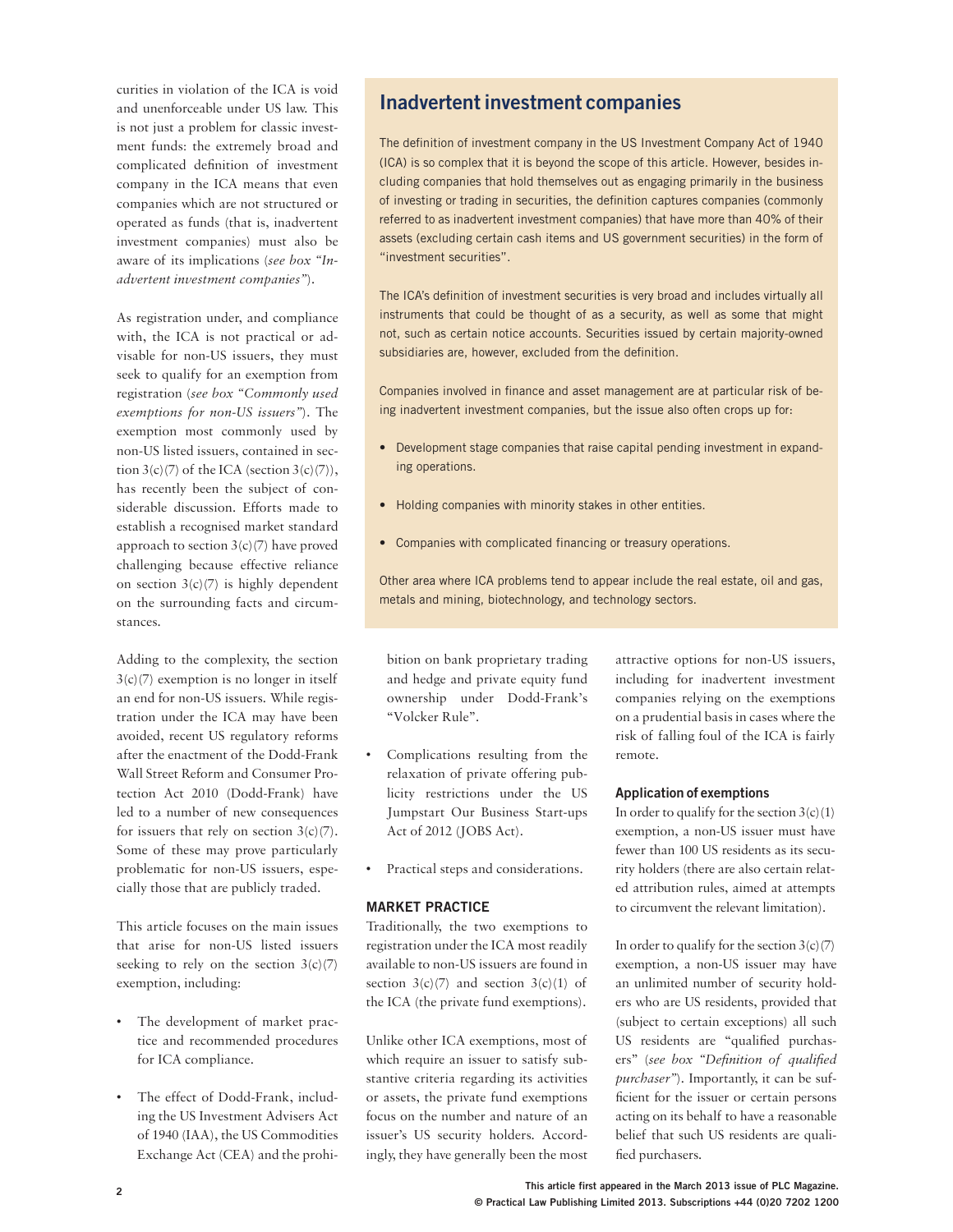On their face, neither private fund exemption makes any specific provision for non-US issuers. However, section 7(d) of the ICA (section 7(d)) prohibits a non-US investment company from making a public offering of its securities in the US in the absence of an order of the US Securities and Exchange Commission (SEC). In a series of noaction letters, the SEC's Division of Investment Management (the Division) has taken the position that a non-US issuer does not breach section 7(d) if it privately places securities with US residents in conformity with either private fund exemption (*Touche Remnant & Co, 27 August 1984; Goodwin, Procter & Hoar No 1, 28 February 1997; Goodwin, Procter & Hoar No 2, 5 October 1998; Wilmer, Cutler & Pickering and Davis Polk & Wardwell, 5 October 1998*).

Whereas a US issuer wishing to rely on either private fund exemption must ensure that all of its security holders (whether US or non-US persons) are taken into account for the relevant exemption, a non-US issuer need only take into account (subject to certain qualifications) its security holders who are US residents.

A non-US issuer which has not used US jurisdictional means (for example, the US postal service, or using the telephone or internet to contact potential US investors) to offer or sell its securities does not infringe section 7(d), whether or not the sales are to US or non-US investors (*Global Mutual Fund Survey, 14 July 1992*). Accordingly, an issuer which has never offered its securities in the US (whether publicly or privately) need not be concerned initially about infringing the ICA. But if US persons acquire the issuer's securities in the secondary market, and the issuer then wishes to include those persons in a subsequent securities offering (for example, in a rights issue), or if it otherwise decides to offer its securities in the US, then it must consider the application of the ICA.

Compliance with the private fund exemptions must be achieved both on the

### **Commonly used exemptions for non-US issuers**

| Section $3(b)(1)$ | Issuers primarily engaged in a business other than investing in<br>securities.                                                                                                |
|-------------------|-------------------------------------------------------------------------------------------------------------------------------------------------------------------------------|
| Section $3(c)(1)$ | Private investment companies, for an issuer with no more than<br>100 beneficial owners of its securities who are US persons.                                                  |
| Section $3(c)(5)$ | Commercial financing and mortgage banking businesses, for<br>issuers involved in commercial and real estate financing<br>operations.                                          |
| Section $3(c)(7)$ | Qualified purchaser funds, for an issuer with an unlimited<br>number of US security holders that are "qualified purchasers"<br>(see box "Definition of qualified purchaser"). |
| Section $3(c)(9)$ | Oil and gas funds.                                                                                                                                                            |
| Rule 3a-1         | Issuers with no more than 45% of their assets invested in, and<br>no more than 45% of their income derived from, investment<br>securities.                                    |
| Rule 3a-2         | Transient investment companies.                                                                                                                                               |
| Rule 3a-8         | Research and development companies.                                                                                                                                           |

initial sale of an issuer's securities and on an ongoing basis. This is relatively straightforward for privately-held issuers, where transfers of securities can easily be monitored and restricted.

However, it is more complicated for publicly traded issuers. Following the initial issue of securities, they will usually be held in electronic book entry form through a clearing system, and the identity of purchasers may not be easy to monitor. It may be difficult (or even impossible or unlawful) to place meaningful restrictions on market transfers of the securities.

The Division permits a non-US issuer to ignore US persons who acquire its securities in the secondary market, provided that the acquisition takes place without the direct or indirect involvement of the non-US issuer, its affiliates, agents or intermediaries (*Investment Funds Institute of Canada, 4 March 1996*).

The positions taken by the Division also require that, if the issuer has sold securities to US persons and is relying on section  $3(c)(7)$ , any transferees

of the relevant securities must also be either qualified purchasers or non-US persons. Subsequent transferees of non-US persons are not required to be qualified purchasers (even if those subsequent transferees are US persons), provided that the non-US issuer, its affiliates, agents and intermediaries have not been involved in the relevant transfer (*Investment Funds Institute of Canada, 4 March 1996; Goodwin, Proctor & Hoare No 1, 28 February 1997*).

#### **Development of market procedures**

The challenge for publicly traded non-US issuers of meeting the requirements of section  $3(c)(7)$  has led to the development of a number of different approaches tailored to specific markets.

The Division's *ABA Section of Business Law* no-action letter (*22 April 1999*) states that a reasonable belief that a security holder is a qualified purchaser must be formed by the relevant issuer itself, or a person acting on its behalf, and not (unlike Rule 144A resales under the US Securities Act of 1933, as amended (Securities Act)) by the transferor security holder. The letter further states that: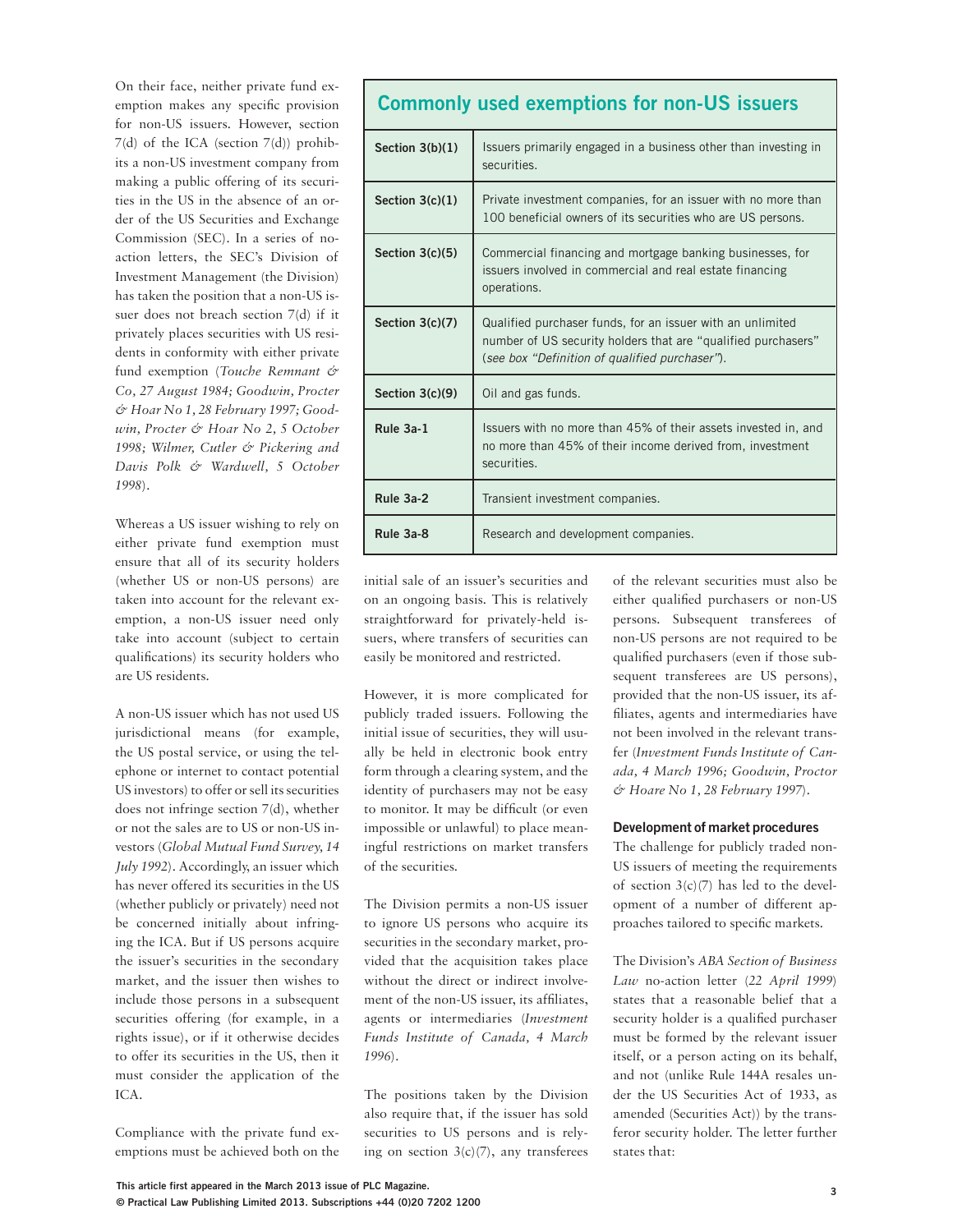- Procedures for resales could be developed to allow an issuer to form the requisite reasonable belief.
- Whether a particular set of procedures would be sufficient for this purpose depends on the facts of the case (so the Division would not respond to requests to assess whether any particular set of procedures is adequate).

Following publication of the *ABA* noaction letter, a group of prominent New York law firms (originally referred to as the "five firms", and now consisting of Cleary Gottlieb, Davis Polk, Shearman & Sterling, Sidley Austin, Sullivan & Cromwell and Willkie Farr) together developed a set of procedures, first published in 1999, designed to achieve section  $3(c)(7)$  compliance for securities held in electronic book entry form through being deposited in the Depositary Trust Company (DTC) (the 1999 procedures). The 1999 procedures were updated in 2003 (the 2003 procedures) to cover securities held through Euroclear and Clearstream.

The 1999 procedures were initially developed to facilitate electronic settlement of the securities of structured finance issuers and were specifically noted not to be applicable to "classic" or "true" investment companies.

Although the 2003 procedures also claimed to be available to non-US inadvertent investment companies, as a practical matter, the equity securities of such issuers rarely settle through Euroclear or Clearstream initially but rather through the national system of the issuer's place of organisation and/ or stock exchange listing. As these systems are not usually able to implement procedures for section  $3(c)(7)$  securities similar to those of DTC, Euroclear or Clearstream, in practice, the 2003 procedures were only implemented in the debt markets (generally for structured finance issuers).

Nevertheless, elements of the 2003 procedures began to be applied by non-US investment companies with

# **Definition of qualified purchaser**

The definition of qualified purchaser in section  $2(a)(51)$  of the US Investment Companies Act includes four broad categories:

- Natural persons with at least \$5 million in investments.
- Family companies with at least \$5 million in investments.
- Trusts with trustees and settlors who are qualified purchasers.
- Companies owning and investing on a discretionary basis at least \$25 million in investments.

In addition, most qualified institutional buyers are treated as qualified purchasers, as are "knowledgeable employees" who, broadly speaking, are the senior management of the relevant issuer.

European stock exchange listings and shares held electronically through local clearing systems. These non-US issuers adopted some of the 2003 procedures in order to attract investment from a limited number of US institutional investors without requiring those persons to hold their securities in physical or other relatively illiquid forms.

Compliance with the 2003 procedures in full proved unrealistic in the equity markets, especially London, leading issuers to adopt a range of approaches which varied depending on a number of factors, including:

- The features of the relevant market on which the securities were traded.
- Other local law concerns.
- The connection of the relevant issuer to the US.
- The level of US interest in the relevant securities.
- The extent to which the issuer and its advisers could conclude that the relevant measures could satisfy the requisite reasonable belief standard.

The period from 2004 to 2007 saw a significant increase in European equity listings by investment companies (often referred to as permanent capital vehicles), many with a focus on alternative asset classes or investment strategies.

Some of these vehicles had significant US interest and connections, particularly the listing on Euronext Amsterdam of KKR Private Equity LP, AP Alternative Assets, LP, Conversus Capital, LP and NB Private Equity Partners Limited in 2006-2007 (the Amsterdam listings). The level of US interest led these issuers to adopt particularly sophisticated arrangements so that they could satisfy the section  $3(c)(7)$  requirements as to a reasonable belief that relevant security holders were qualified purchasers.

#### **2008 procedures/market concerns**

The experience of non-US equity issuers and their advisers in attempting to find an appropriate means of implementing section 3(c)(7) procedures led to the five firms publishing a further revised set of procedures in 2008 (the 2008 procedures). These were designed specifically to apply to "true", rather than inadvertent, investment companies.

The 2008 procedures drew on the experiences of, and techniques used, in the Amsterdam listings, but did not differentiate between markets or local legal or regulatory requirements. Key elements of the 2008 procedures included: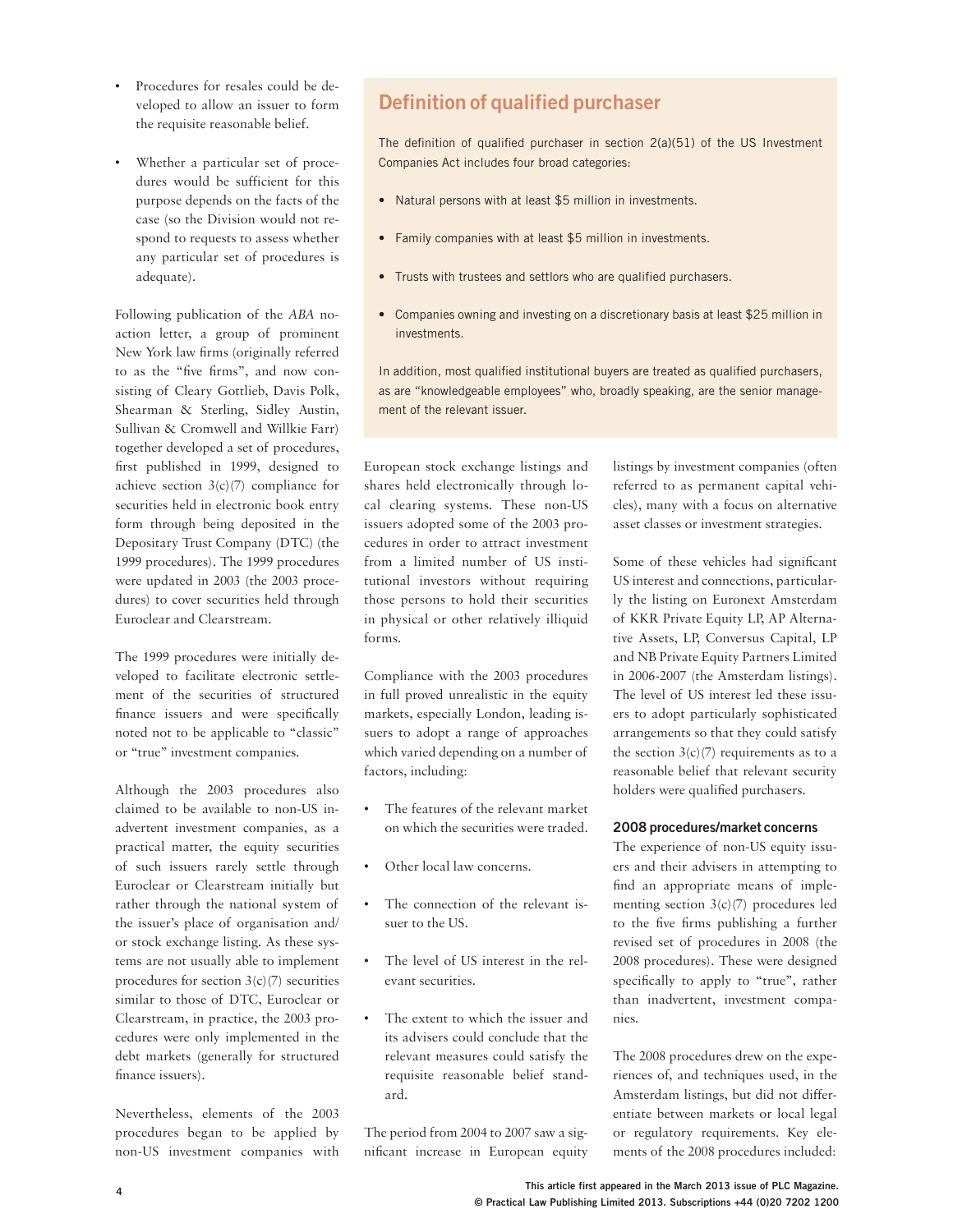- Offering securities to US persons in minimum amounts.
- Using a gatekeeper to monitor sales by, and among, US security holders.
- Requiring US purchasers to sign a representation letter, which included their status as qualified purchasers, and covenants regarding the terms on which they may resell their securities.
- Requiring certain representations or certifications from the underwriters of the offering.
- Requiring the underwriters to institute procedures regarding their involvement in immediate secondary market trades in the issuer's securities with US persons.
- Using cautionary legends on information sources (such as Reuters or Bloomberg) which refer to the issuer.

While a useful step forward as an effort to codify best practice in evolving market techniques, the 2008 procedures also created some confusion in the market because their strict application was not possible in certain jurisdictions, and they arguably cast doubt on previous market practices regarding section 3(c)(7).

Most of the confusion and concern arose as a result of the numerous variables to be considered in determining precisely which measures may be appropriate for a particular issuer, which essentially turn on the amount of interest in the issuer in the US. Issuers with a direct connection to the US (for example, an investment company with a high profile US-based investment manager) or which are specifically structured to appeal to US investors (for example, by being structured as a partnership for US tax purposes) may require more robust procedures than an issuer without broader US market appeal, but which happens to have a limited number of US institutional investors.

In order to better understand the variables and their impact, the Association

for Financial Markets in Europe (AFME) conducted a survey to ascertain the procedures put in place for compliance with section  $3(c)(7)$  in equity offerings, covering European offerings by 25 funds and involving \$27.2 billion in securities, during the period from 2005 through 2008 (*AFME Equity Capital Markets Division: Considerations for Compliance by Foreign Funds with Section 3(c)(7) of the US Investment Company Act of 1940", www.afme.eu/WorkArea/DownloadAsset.aspx?id=6984*).

#### **2012 update**

Discussions between the authors of the 2008 procedures and market participants led to the publication in 2012 of an updated commentary to address the confusion and concern in the market (the 2012 update).

While not specifically setting out new procedures, the 2012 update stressed that the market benefits of a consistent approach to the implementation of section 3(c)(7) procedures should be balanced with sufficient flexibility to tailor specific aspects of the procedures to the legal risks presented by an issuer's particular circumstances.

The 2012 update includes a non-exclusive list of the factors to be considered in determining which elements of the 2008 procedures may be appropriate. The factors identified include:

- The inherent US interest in the offering.
- The presence of the issuer (or any investment adviser) in the US.
- The proportion of offering activity directed at, and outside, the US.
- The depth of the non-US trading market for the securities.
- Structural or tax characteristics designed to encourage US investor interest.
- The level of mass or retail appeal and the availability of information beyond financial intermediaries

when securities have both debt and equity characteristics.

• Whether the issuer is a "true" investment company or an inadvertent investment company.

The 2012 update also highlights the following three areas in the 2008 procedures that are most subject to debate in terms of their appropriateness for any particular transaction:

**Using a gatekeeper to control transfers of securities among US persons.** Using a gatekeeper is intended to assist in policing transfers of uncertificated securities through settlement systems such as Euroclear or CREST. However, it creates cost and complexity for an issuer, may cause regulatory concerns in certain markets (for example, a gatekeeper has not been used on any London listing and the regulatory implications of doing so are unclear). The use of a gatekeeper has, in the past, been limited to the Amsterdam listings.

Using an underwriters' certificate or **representation to support the issuer's assessment of the likely US interest in the offering.** Numerous underwriters have expressed concern about the breadth and nature of representations that have been requested. It is predominantly a fact-specific assessment and, in any transaction, the parties will need to consider who is best placed to determine likely US interest in the offering: whether it is the issuer, its investment adviser or the underwriters, and how that determination is best recorded.

**Restrictions on the participation by US persons in the immediate secondary market in the issuer's securities.** (Or, at least, restricting US persons who have been approached by the issuer or persons on its behalf from buying in the secondary market without adequate precautions being taken.)

Certain restrictions on secondary market trading are necessary in light of the requirement that US purchasers who have been procured by the issuer or its agents may only sell their securities to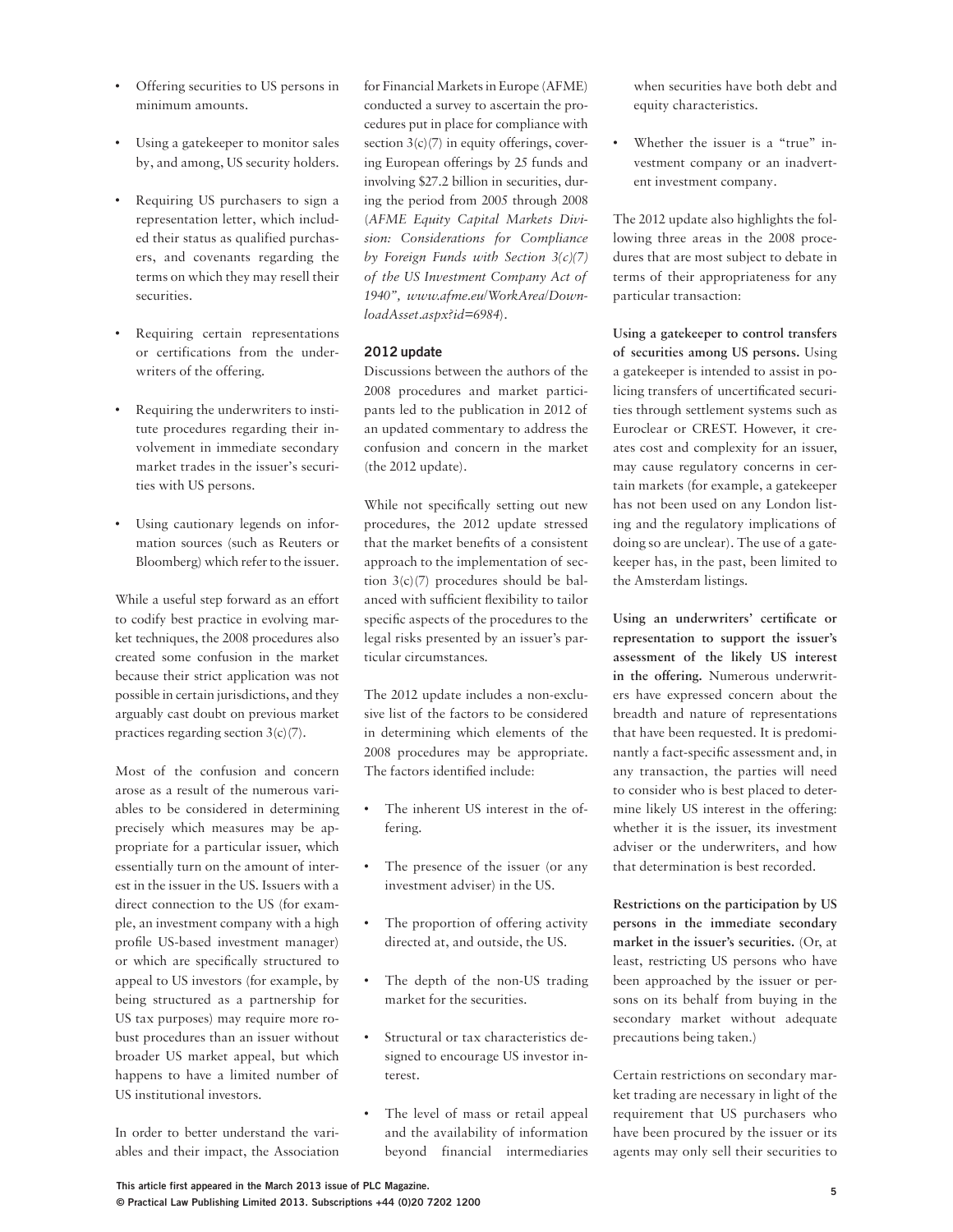another known US person if that person is also a qualified purchaser. This is ordinarily dealt with by the US purchaser providing a representation letter to the issuer in which they promise to sell their securities either offshore (other than to known US persons) or to US persons who are qualified purchasers.

Difficulties arise, however, where US persons are approached as part of an offering (for instance during a roadshow) but do not buy securities directly from the issuer or the underwriters and therefore do not provide a representation letter. The secondary market restrictions are designed either to stop these persons from dealing in the shares or to require that, if they do, they provide the relevant representations. However, underwriters are concerned that such arrangements are very difficult (if not impossible) to implement without having a serious impact on the secondary market.

This requirement has usually been addressed by the issuer and the underwriters agreeing on a case-by-case basis on precautionary procedures which address the concern but can be implemented without hindering secondary market trading more generally. These have included agreeing to notify the underwriters' sales and trading desks of the relevant section  $3(c)(7)$  restrictions or to preclude the underwriters' US broker-dealer affiliates from marketing or trading the securities to, or with, US persons for an agreed period.

Each of these areas continue to be addressed on a case-by-case basis (which is appropriate, given the importance of the surrounding facts and circumstances), although it is generally accepted that gatekeepers will not be used on London listings.

#### **POST DODD-FRANK IMPLICATIONS**

Since the publication of the 2008 procedures, the US regulatory landscape has changed considerably, particularly with the enactment of Dodd-Frank in 2010. An issuer contemplating using the section  $3(c)(7)$  exemption must now con-

sider a number of other consequences of doing so.

#### **Investment Advisers Act**

Dodd-Frank considerably tightened the basis on which investment advisers to private funds (defined for this purpose as investment funds which rely on the private fund exemptions) can escape registration under the IAA. Registration requires an investment adviser to be subject to SEC supervision and to comply with the substantive requirements imposed on registered advisers. This will be a concern for non-US issuers that have external advisers, including many publicly traded investment funds.

Previously, private fund advisers with fewer than 15 clients were exempt from registration. The Dodd-Frank amendments to the IAA removed this exemption and also required that, in order to determine whether registration is needed, the adviser must look to the number of underlying investors in the relevant private fund and determine whether any of those investors are US persons.

The options for non-US advisers to private funds which include US investors are now quite limited. There are two specific exemptions:

**The foreign private adviser exemption.** The threshold criteria for this exemption are restrictive. In order to qualify, a non-US adviser must have:

- No place of business in the US.
- Fewer than 15 clients and investors in private funds advised by the adviser resident in the US.
- Less than \$25 million of assets under management attributable to such US clients and investors.

This exemption will probably not be available to a private fund unless it has a very limited number of US investors or other connections to the US.

**The private fund adviser exemption for "exempt reporting advisers".** To qualify, a non-US investment adviser may not:

- Have any US person as a client other than a qualifying private fund.
- Manage from a place of business in the US more than \$150 million of assets, all of which must be attributable to private funds.

However, although this exemption relieves an adviser from having to register under the IAA, it must still make various filings with, and reports to, the SEC and may be subject to SEC examinations. Unless they are actively seeking to do business in the US, many non-US advisers will want to avoid this, both from a cost and a compliance perspective. It may be preferable for these advisers to attempt to ensure that the funds which they advise or manage do not rely on section  $3(c)(7)$  and that those funds do not actively seek (or even seek to prohibit) US investors.

It is not yet entirely clear how the revised IAA regime will be applied to non-US advisers which advise publicly traded non-US issuers that rely on section  $3(c)(7)$  or that otherwise have US investors. SEC releases indicate that, in determining who will count as a US investor for these purposes, similar considerations to the no-action positions on the private fund exemptions will apply so that US persons who have acquired securities without the involvement of the issuer or its agents need not be counted as US clients or investors in determining whether the adviser itself has a registration or reporting requirement under the IAA (*for example, SEC Final Rule: Exemptions for Advisers to Venture Capital Funds, Private Fund Advisers With Less Than \$150 Million in Assets Under Management, and Foreign Private Advisers, 21 July 2011, www.sec. gov/rules/À nal/2011/ia-3222.pdf*).

#### **Commodities Exchange Act**

While not directly linked to an issuer's reliance on the private fund exemptions, changes made to the CEA by Dodd-Frank and ancillary amendments made by the US Commodities Futures Trading Commission (CFTC) to its rules may lead non-US issuers and their advisers to seek to avoid having US security holders. The changes fall into two categories: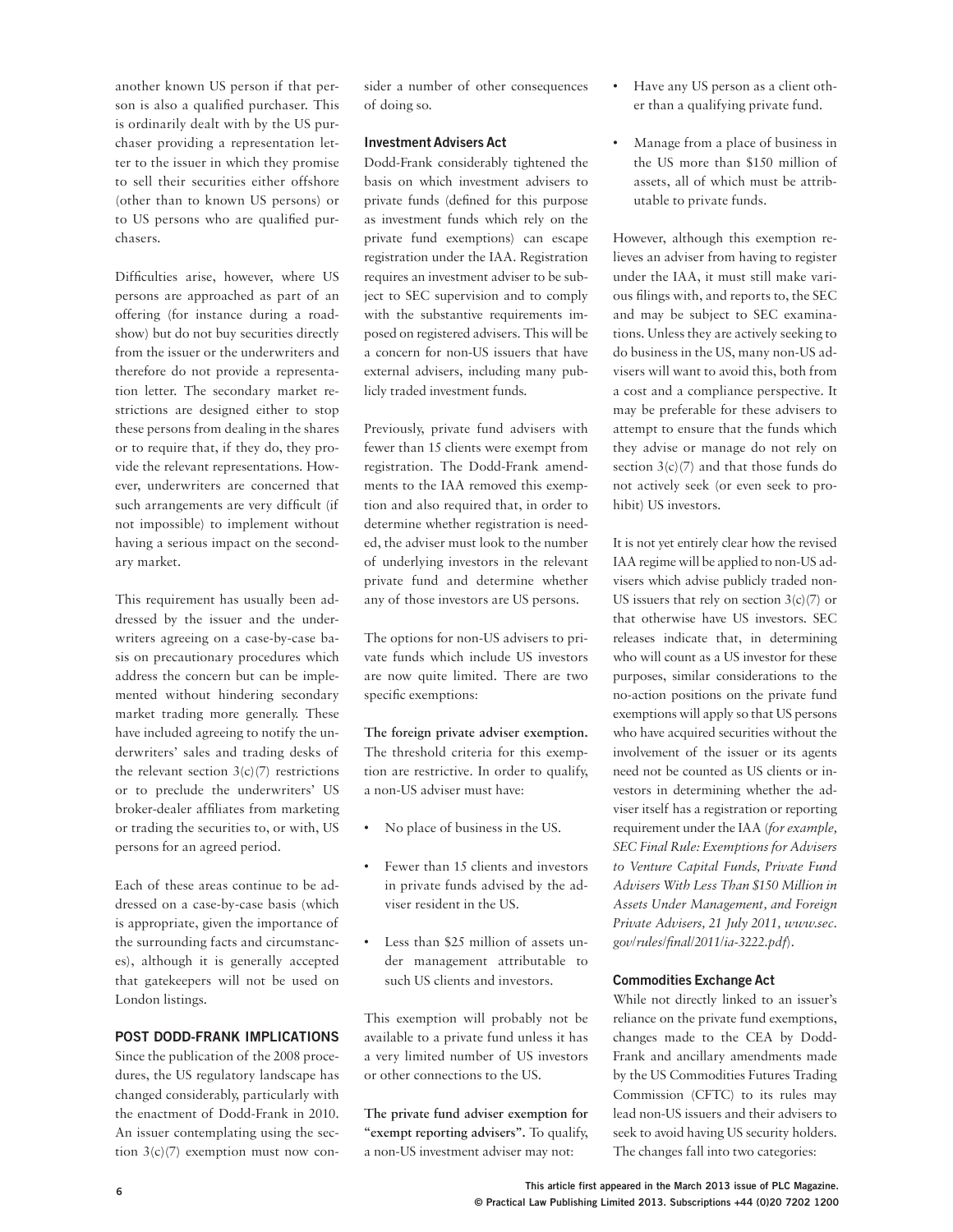- A broadening of what constitutes a commodity interest (thereby triggering the application of the CEA) to include numerous types of swaps as well as futures and options.
- Limiting the availability of the exemptions available to non-US issuers and their advisers to registration with the CFTC so that registration with the CFTC and compliance with certain of its reporting requirements may be necessary.

#### **The Volcker Rule**

The Volcker Rule generally prohibits any banking entity both from proprietary trading and from owning an interest in, sponsoring, or having certain relationships with, "hedge funds" or "private equity funds", which are broadly defined as any issuer relying on one of the private fund exemptions (*section 619, Dodd-Frank*).

The US Treasury, the Federal Reserve Board, the Federal Deposit Insurance Corporation and the SEC have proposed a joint rule (the proposed rule) to implement the Volcker Rule, which would have a broad impact beyond traditional hedge and private equity funds in that "covered funds" will include all entities relying on the private fund exemptions and not just hedge funds and private equity funds (*Prohibitions and Restrictions on Proprietary Trading and Certain Interests In, and Relationships With, Hedge Funds and Private Equity Funds", www.sec.gov/rules/proposed/ 2011/34-65545.pdf*). The proposed rule has been subject to extensive comment and may be amended before it is final.

Although a full discussion of the Volcker Rule and the proposed rule is beyond the scope of this article, issuers that seek to rely on section  $3(c)(7)$ should be aware of the proposed rule, as it might affect their relationships with the "covered banking entities" that are subject to the Volcker Rule (regulated entities). Regulated entities will be subject to a number of restrictions under the proposed rule in relation to "covered funds". As currently drafted,

# **Practical considerations**

Issuers which are, or may be, investment companies for the purposes of the US Investment Companies Act (ICA) should consider the following:

**Transfer/repurchase rights.** To the extent that it is lawful and compliant with regulatory requirements, the issuer's constitutional documents should provide the ability to repurchase or force transfers of securities held by persons who may compromise the issuer's exemption from registration under the ICA or the US Commodities Exchange Act (CEA) or any external investment adviser's exemption from registration under the Investment Advisers Act (IAA) or CEA.

However, it should be noted that such rights are not alone sufficient either to prove or achieve compliance with section 3(c)(7) of the ICA. Further, London-listed issuers should note that the UK Listing Authority will only permit restrictions on the transfer or holding of listed securities where there is a clear and compelling legal or regulatory reason for doing so.

**Continuing obligations.** It is important to remember that compliance with the private fund exemptions is a continuing requirement and does not just apply when an issuer is raising capital. So far as possible, issuers should consider undertaking regular analysis of their security holder registers to identify possible US owners. This may be as (if not more) relevant for the purposes of the US Foreign Account Tax Compliance Act as well.

The no-action letters from the US Securities and Exchange Commission's Division of Investment Managers take some nuanced approaches as to which US investors must be taken into account for the purposes of the private fund exemptions, which rely on distinctions that can be difficult to make in practice. Further, it is not necessarily the case that the approach taken in these no-action letters will be applied consistently in respect of the other US legislation described in this article.

**US marketing activity.** Notwithstanding the recent changes as a result of the US Jumpstart Our Business Startups Act, issuers should take great care in undertaking any activity that may be regarded as promoting the issuer's securities to potential US investors (whether in connection with a primary issuance or through the encouragement of secondary market activity) and, as far as is possible, ensure that no-one conducts any such activity on their behalf without adequate restrictions put in place to ensure compliance with all of the relevant US legislation.

This includes US advertising, press coverage, investor (or potential investor) roadshows, and can even include limiting access to the issuer's website for US persons. Indeed, issuers may choose actively to discourage US persons from investing in their securities, for example, by specific warnings on the issuer's investor documentation, annual reports, website and/or other investor communications (see feature article "Pre-marketing: threading the needle", this issue).

**Other exceptions to registration.** Issuers that are not true investment companies should analyse whether they can structure their affairs so that they do not fall within the ICA's definition of investment company or whether they can qualify for an exemption from registration other than section  $3(c)(7)$  or section  $3(c)(1)$ .

a non-US issuer that would need to rely on section  $3(c)(1)$  or section  $3(c)(7)$  had it been organised in, or offered its securities to residents of, the US would also be considered a covered fund under the proposed rule.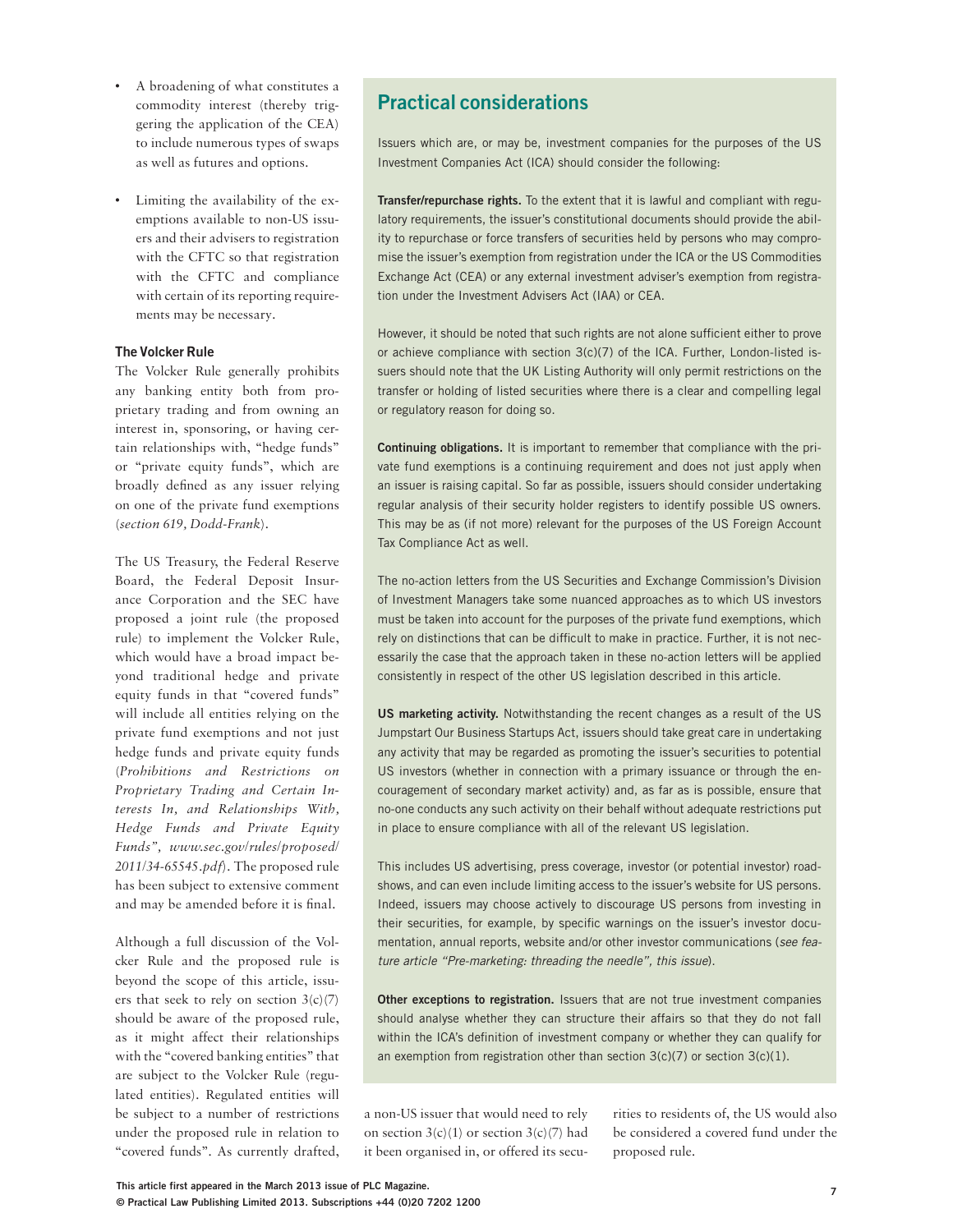The proposed rule prohibits regulated entities from owning interests in covered funds, subject to limited exemptions. Although it only limits the activities of a regulated entity and not those of an issuer relying on section  $3(c)(7)$ , it could have negative implications for section  $3(c)(7)$  issuers, including both true investment funds and inadvertent investment companies.

For example, as drafted, the prohibition on regulated entities owning the securities of covered funds could hinder the underwriting of, and market making in, the securities of issuers relying on section  $3(c)(7)$ . Although the proposed rule excludes these activities from its proprietary trading ban, it does not extend this exclusion to the ban on ownership of covered fund shares. This could adversely affect section  $3(c)(7)$  issuers' ability to raise capital or the liquidity of their securities. Similarly, insurance companies that are regulated entities would not be able to hold the securities of covered funds in a general account, which could limit demand for the securities of issuers relying on section  $3(c)(7)$ .

Non-US banking entities with no US operations, subsidiaries or affiliates would not be subject to the proposed rule, and its prohibitions would also not apply to certain non-US regulated entities in respect of covered funds, provided that the relevant covered fund's securities have not been offered or sold to US residents.

Section  $3(c)(7)$  issuers may need to develop relationships with these entities for some of their capital markets requirements and may want to avoid offering their securities to US investors in order to preserve flexibility for transactions involving eligible non-US regulated entities.

#### **THE JOBS ACT**

The JOBS Act directed the SEC to amend its private offering rules under the Securities Act to permit certain publicity in private offerings made under Rule 506 of Regulation D (Rule 506) or Rule 144A under the Securities Act (Rule 144A), which provide exemptions from registration under the Securities Act in various circumstances.

The SEC proposes to amend Rule 506 to remove the prohibition on general solicitation and general advertising for Rule 506 offers and sales (provided that all purchasers are accredited investors) and amend Rule 144A to permit securities to be offered to persons other than qualified institutional buyers (provided that all purchasers are, or are reasonably believed to be, qualified institutional buyers).

These proposed amendments represent a significant change to the US private offering regulatory framework by allowing offering documents to reach the general public and not just reach the limited investor class permitted by Rule 506 or Rule 144A. Unintentional publicity will also no longer risk loss of the exemption.

However, issuers relying on section  $3(c)(7)$  must also comply with restrictions imposed by the ICA, including those against offering securities to the public (*see "Application of exemptions" above*).

In response to concerns expressed by the private funds industry and its supporters, in the proposing release for the JOBS Act amendments, the SEC stated that it has historically treated Rule 506 transactions as non-public offerings for the purposes of section  $3(c)(7)$  and that it believed private funds, such as hedge funds, venture capital funds and private equity funds, could continue to rely on section  $3(c)(7)$  while engaging in general solicitation and advertising under the amended Rule 506 (*SEC proposed rule: Eliminating the Prohibition Against General Solicitation and General Advertising in Rule 506 And Rule 144A Offerings, www.sec.gov/rules/ proposed/2012/33-9354.pdf*).

Non-US issuers listed on non-US exchanges are, however, different from the privately offered funds that the SEC referred to in stating this belief (and often conduct offerings using exemptions other than Rule 506, such as Rule 144A).

Marketing activity in the US could conceivably lead to investment activity outside the US by US persons without appropriate procedures to ensure their eligible status to invest. In light of the special concerns highlighted for these section  $3(c)/7$ ) issuers in the Division noaction letters regarding the private fund exemptions (*see "Development of market procedures" above*), publicly-listed section  $3(c)(7)$  issuers should consider carefully whether they may take advantage of the increased flexibility offered by the proposed amendments in the absence of any further statements by the SEC.

#### **OTHER US CONCERNS**

It is worth bearing in mind that, besides the changes introduced by Dodd-Frank, non-US issuers that are investment companies must continue to monitor their status under the US Employee Retirement Income Security Act of 1974 if they have US investors.

Also, irrespective of whether or not they have US investors, non-US investment companies will need to consider their position in relation to the US Foreign Account Tax Compliance Act if they receive US source income or "passthru payments" from other entities, and may need to analyse their security holders to identify any US holders, irrespective of whether such persons have invested with the knowledge of the issuer (*see feature article "FATCA: sweeping international tax obligations", www. practicallaw.com/6-518-7061*).

#### **Practical steps**

In light of legal and regulatory developments in the US after Dodd-Frank, non-US issuers which are either true investment companies or inadvertent investment companies for the purposes of the ICA should think carefully before offering securities to US persons and will need to consider in detail all of the potential consequences before relying on either private fund exemption (*see box "Practical considerations"*).

If a non-US investment company determines that section  $3(c)(7)$  provides it with the most satisfactory means of securing an exemption from ICA registra-